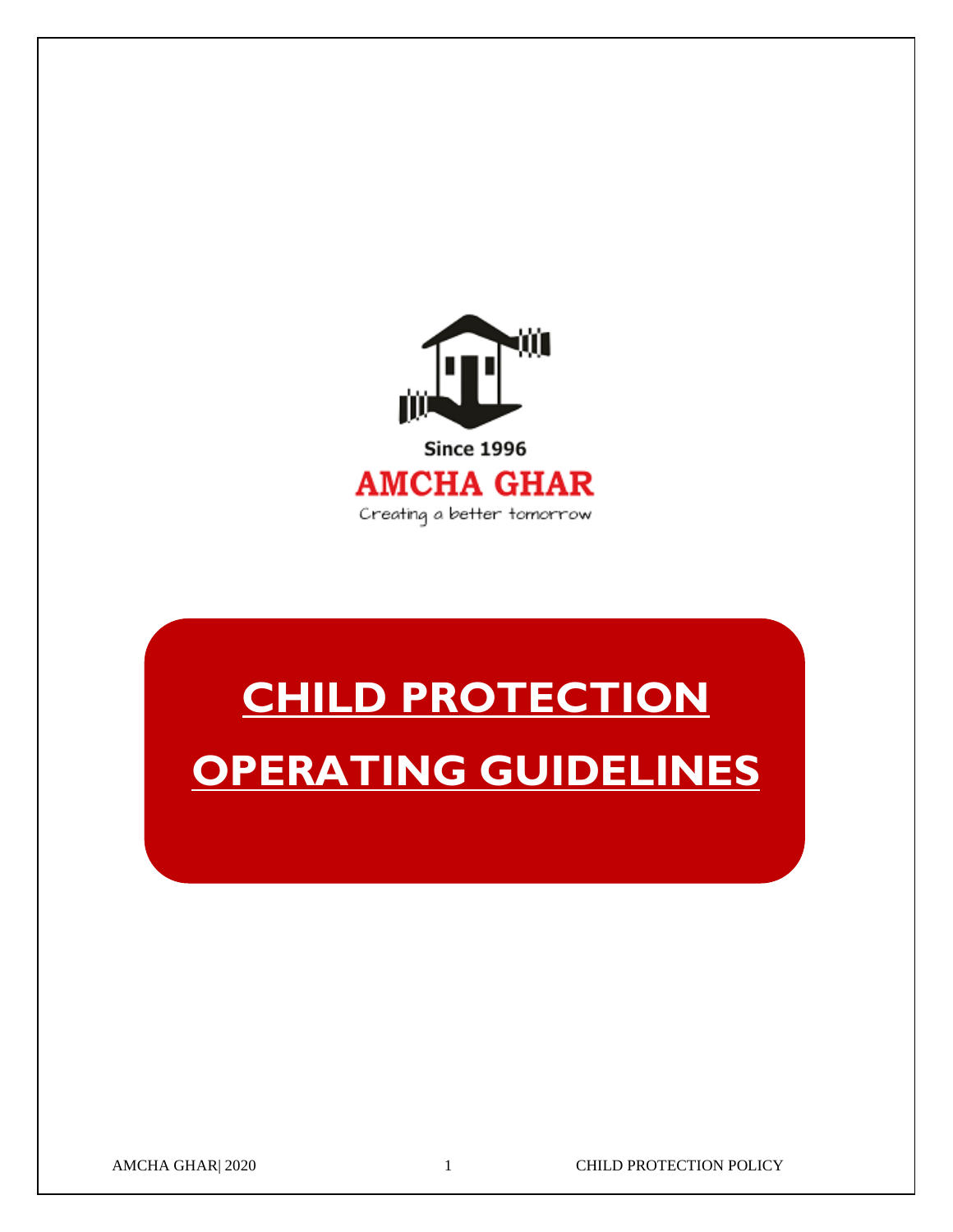# **TABLE OF CONTENTS**

 $\mathcal{L}_\text{max}$  and  $\mathcal{L}_\text{max}$  and  $\mathcal{L}_\text{max}$  and  $\mathcal{L}_\text{max}$  and  $\mathcal{L}_\text{max}$  and  $\mathcal{L}_\text{max}$ 

| <b>Topic</b>                                             | <u>Page</u>  |
|----------------------------------------------------------|--------------|
| I. Preamble                                              | 3            |
| 2. Procedures and Guidelines                             | 5            |
| 3. Awareness Raising                                     | 5            |
| 4. Program Planning                                      | 6            |
| 5. Personnel – Screening and Recruiting                  | 6            |
| 6. Behavior Protocols and code of conduct                | 7            |
| 7. Allegation / Incident Management plan                 | 8            |
| 8. Protection of sponsored children                      | 10           |
| 9. Visit to Amcha Ghar Programs                          | $\mathbf{H}$ |
| <b>10.</b> Advocacy on child protection and child rights | 12           |
| <b>II. Communication about children and Photographs</b>  | 13           |
| 12. General confidentiality of child information         | 3            |
| 13. Partner Organizations - Agreements                   | 4            |
| 14. Contractor and Vendor's agreement                    | 4            |



AMCHA GHAR| 2020 2 CHILD PROTECTION POLICY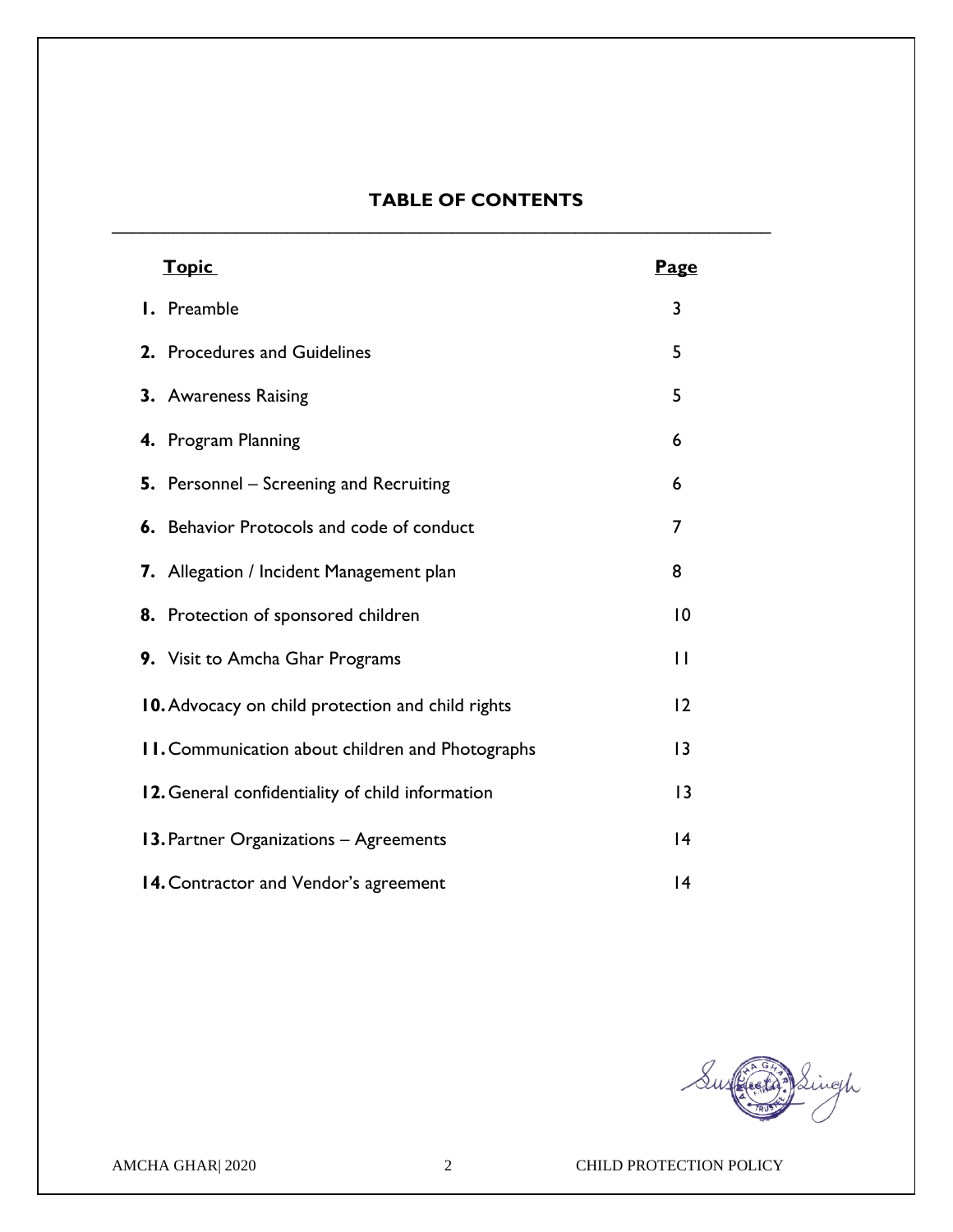# CHILD PROTECTION POLICY

### 1. **PREAMBLE**

Amcha Ghar is engaged in working with the poor at the grass roots and promotes the well being of all children whose lives are directly impacted through its Projects. Care and concern for Children are the heart of Amcha Ghar's ministry and is outlined in the Vision statement as

**Our vision is to improve our beneficiary's lives with Love, Care, Knowledge, and Education which will create a better tomorrow for themselves and be impactful and responsible citizens of the society.**

As a reflection of our commitment to the vision and considering the fact that children are often vulnerable to abuse and exploitation Amcha Ghar places highest importance to protection and safety of children in all its dealings. Protection is a right of the child.

Amcha Ghar commits to comply with all Partnership standards for child protection designed to safeguard children from exploitation, neglect, sexual and physical abuse. Amcha Ghar continually examines the need to reduce the risk to children in all its Programmes. Therefore these Standards for child Protection are intended to keep children safe from possible abuse and exploitation by Staff, sponsors, and others with whom they are in contact. This policy also intends to increase the awareness on child protection in the community and in the family.

The United Nations Convention on the Rights of the Child (UNCRC) shall be the guiding principle for implementing basic rights for all children below the age of 18 years. The Government of India acceded to the UN Convention on the Rights of the child in 1992, and has also ratified the two Optional Protocol in 2007–

- (1) Involvement of children in Armed conflict
- (2) Sale of children, child prostitution & child pornography

**"…**and committed to its full implementation for the wellbeing of children. There are other laws pertaining to children in India such as the Juvenile Justice (Care and Protection of Children) 2000 and Amendment Act 2006 and The Child Labour (Prohibition and Regulation Act), 1986. By the amendment with effect from  $10<sup>th</sup>$  October 2006, it has extended the ban on employment of children below the age of 14 years in the area of:

AMCHA GHAR| 2020 3 CHILD PROTECTION POLICY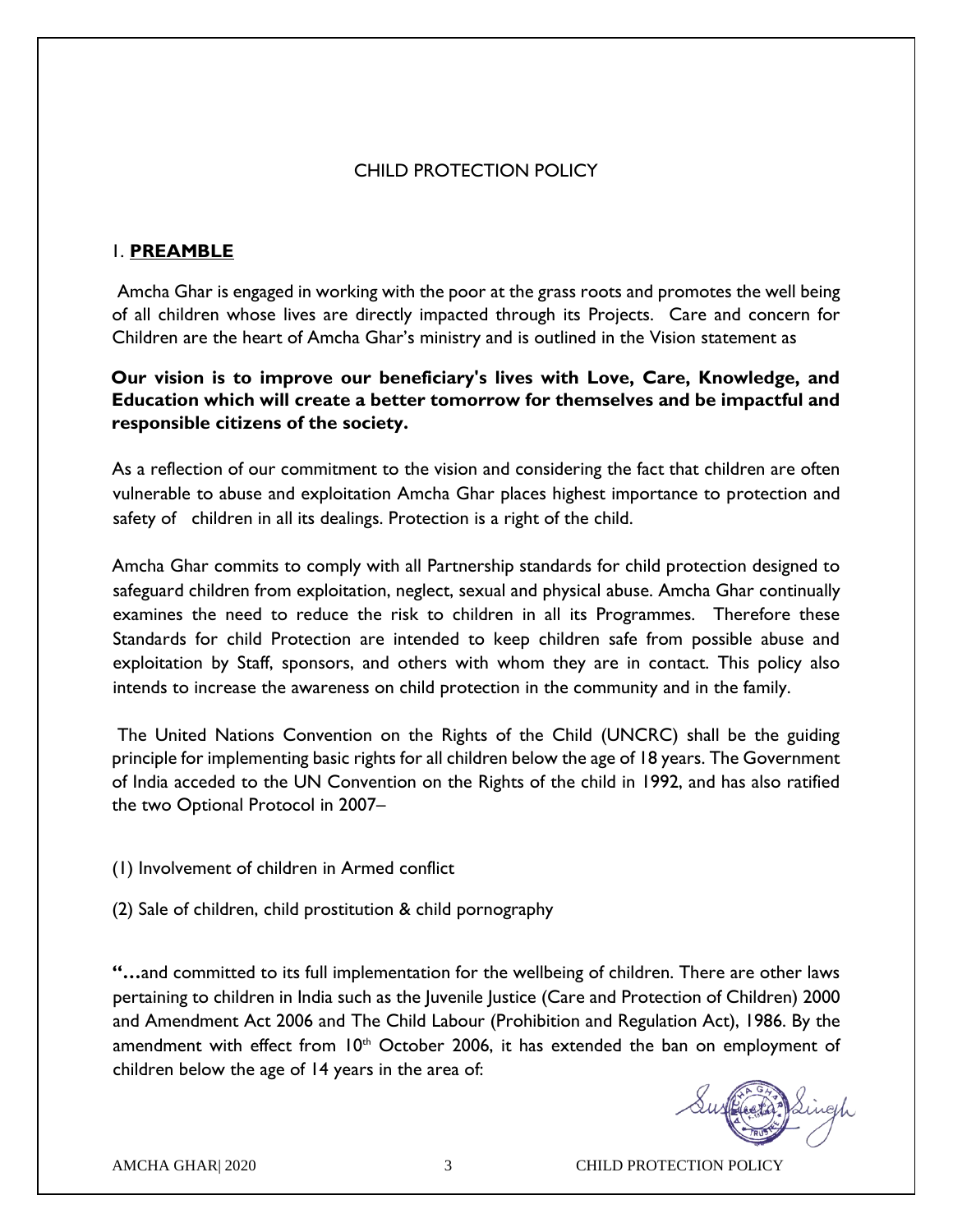- 1. Domestic help and in *dhabas*
- 2. Restaurants, hotels and the hospitality sectors.

The Prohibition of Child Marriage Act 2006 and the Immoral Traffic (Prevention) Act, 1956 (amended Act of 44 of 1986) also provide guidelines for safety and security of children.

This Policy is in conformity with the above laws, Amcha Ghar Mission Statement, core values, Partnership policy, on Child Protection, Customer Relations Service standards and Human Resource Policy of Amcha Ghar.

# **The procedures and guidelines for implementing the Policy are outlined in the following 11 sections.**

- 1. Awareness Raising
- 2. Program Planning
- 3. Personnel Screening and Recruiting
- 4. Behavior Protocols and code of conduct
- 5. Allegation / Incident Management Plan
- 6. Protection of Sponsored children
- 7. Visit to Amcha Ghar Programs
- 8. Advocacy on child protection and child Rights
- 9. Communications about children and Photographs
- 10. General Confidentiality of child information
- 11. Partner Organizations Agreements
- 12. Contractor and Vendor's agreement



AMCHA GHAR| 2020 4 CHILD PROTECTION POLICY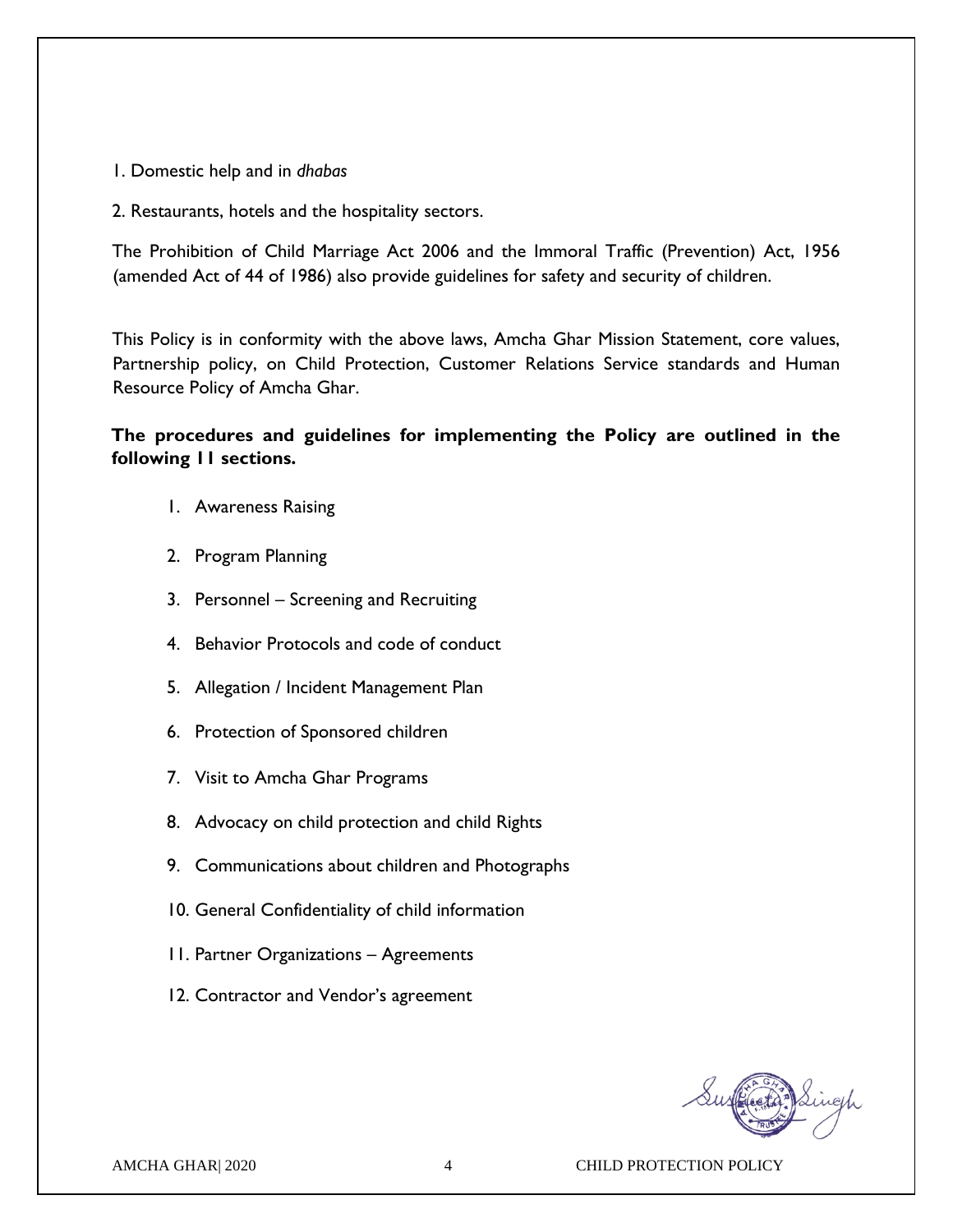#### **2. Procedures and Guidelines**

### **CPP 1. Awareness Raising**

#### **Amcha Ghar will…**

- CPP 1.1. promote regular awareness on the Rights of the Child (UNCRC), including their right to protection, to Amcha Ghar Staff, Board & Society members. This includes members of the Amcha Ghar Board, the MED Impact Board and the Advisory Council for India Marketing.
- CPP1.2. promote awareness of rights of children among Interns, consultants, community leaders, community volunteers, in the communities in which it works, including children and the general public.
- CPP.1.3. ensure Amcha Ghar National Child Protection committee consists of Manager, Child Development (Convener), Sponsorship Operations Director, Advocacy Director, Design & Child Development Director, Manager, Media & Communication, Executive Associate from ND's office, Manager, Legal Service, Advisor and Gender & Development twice a year for ongoing review of Policy and its compliance and also as and when cases are reported. National Director is the Advisor to this group.
- CPP.1.4. ensure Project Staff are given specific child protection training and skill enhancement.
- CPP.1.5. facilitate in establishing local Child Protection Units in the communities it works, consisting of community leaders, key officials from Government, Medical Professionals, Police officers of the local area, judiciary and Project Staff to help in implementing Child Protection Programmes, to ensure protection of all children in the community and also handle any case on child abuse. These CPUs are organized at Community level, Project level as per the guideline and then they connect with the district level CPU which is a Government body.
- CPP.1.6. facilitate in establishing child help lines and network with UNICEF, Social Defense and similar child protection NGOs.

AMCHA GHAR| 2020 5 CHILD PROTECTION POLICY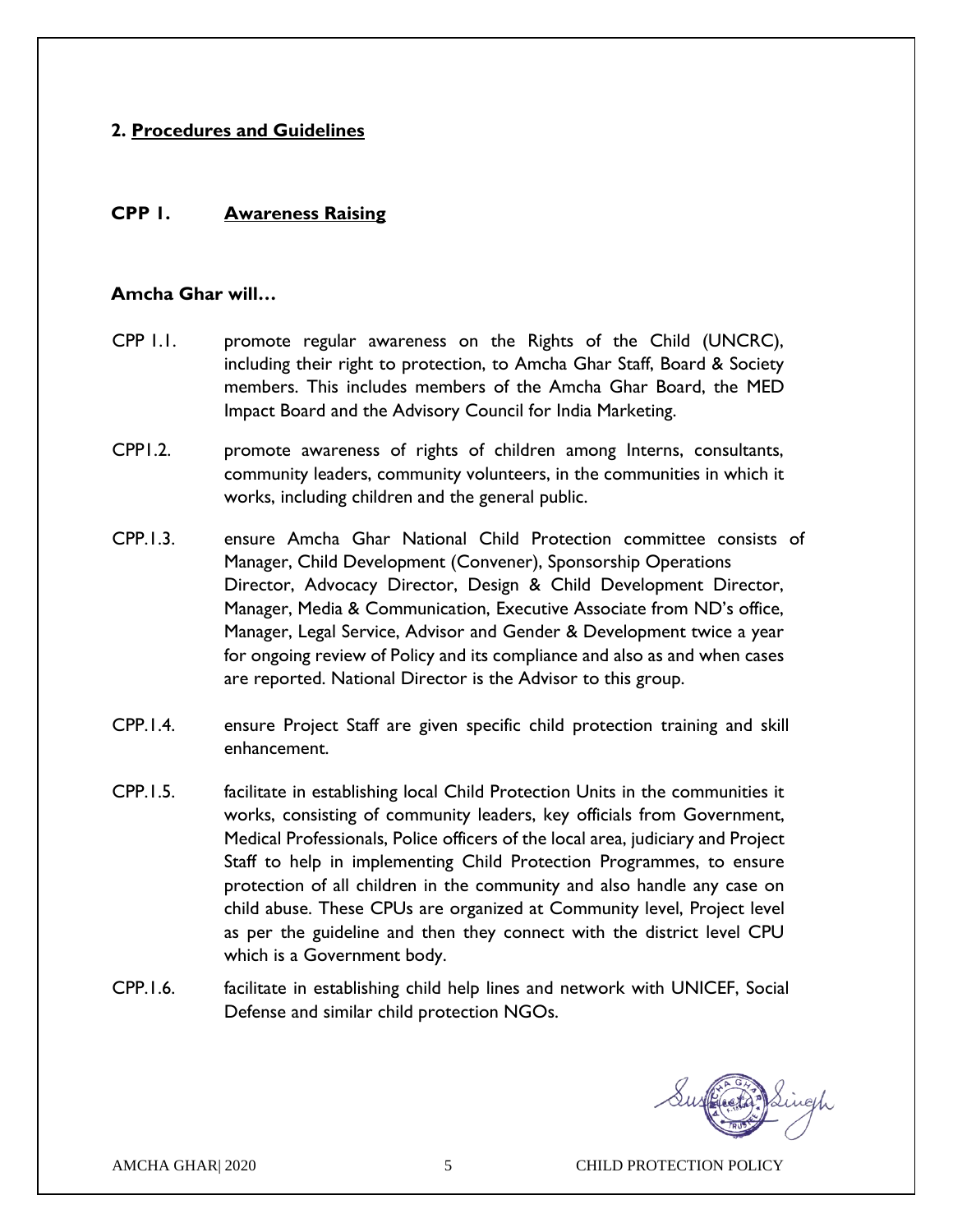# **CPP 2. Programme Planning**

### **Amcha Ghar will…**

- CPP 2.1 incorporate into its project design activities that focus on Child protection in the framework of United Nations convention on the rights of the child (UN CRC).
- CPP 2.2. intentionally design the Programmes in projects to move from child welfare approach to Child Rights approach and engage children (age appropriate) in program Planning, Implementation, Monitoring and Evaluation and also to raise their voices against decisions that affect their lives.
- CPP 2.3. plan programs to reduce risks facing vulnerable children and to address particularly the needs of children who are in situations of abuse, neglect or exploitation.
- CPP 2.4. design programs addressing the causes of abuse such as threats/vulnerabilities/existing violations and promote responses that support family and community responsible for the well being of children and the prevention of child abuse, exploitation and neglect.
- CPP 2.5. plan for rehabilitation of children who have been abused and exploited, are developed in the best interests of the child by enhancing and maintaining safety security, and reducing the risk from further harm.

# **CPP 3. Personnel Screening and Recruiting**

# **Amcha Ghar will…**

CPP 3.1. recruit staff, both permanent and contract, only after obtaining adequate background verification from references and Amcha Ghar's own sources for any history of child exploitation, neglect and abuse.



AMCHA GHAR| 2020 6 GHAR| 2020 6 CHILD PROTECTION POLICY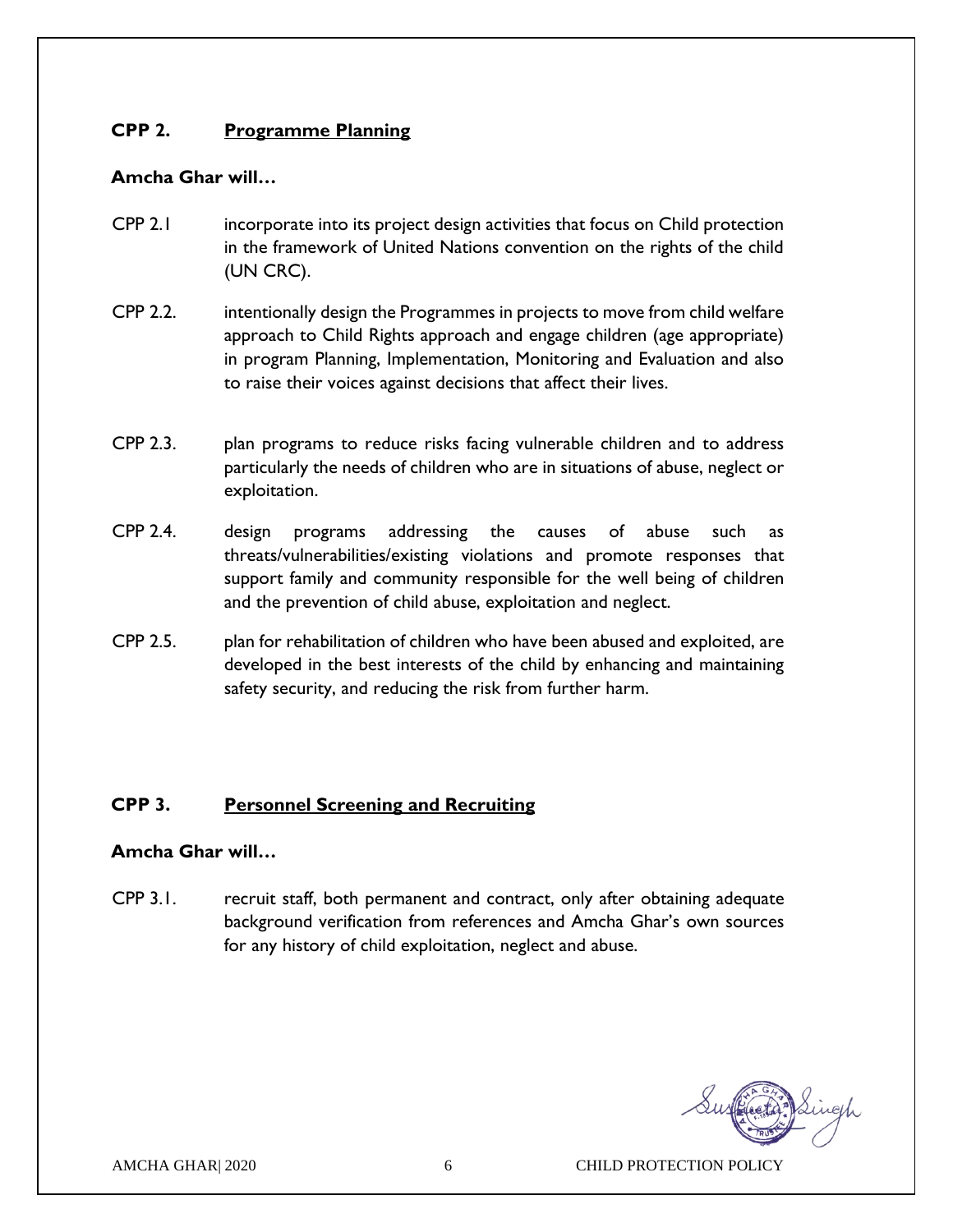- CPP 3.2. ascertain their aptitude, interest and sensitivity in working with children and their previous work with children. Prospective employees, Volunteers appointed by the Community Based Organizations, interns, consultants, the Board & Society members are informed of Amcha Ghar Child Protection Policies at the start of any recruiting process and they are also screened similarly. The Board members are waived of the background check by the partnership.
- CPP 3.3. enhance capacities of staff working with children in projects, to effectively deal with issues of child rights and advocacy, to promote rights of children and to provide protection from exploitation, neglect and abuse.
- CPP 3.4. ensure that all work and activities of staff, both permanent and contract, supports the protection of all in communities from any form of exploitation, neglect and abuse.
- CPP 3.5. ensure that personnel exercise behavior protocols consistent with the Mission Statement and Core Values in their relationship with children, in the context of their language, actions, dress, and behavior.

# **CPP 4. Behavior Protocols and code of conduct**

#### **Amcha Ghar…**

- CPP 4.1. personnel including staff, volunteers, interns and consultants will establish an atmosphere conducive for the development of children through their word, deed and demeanor. This includes listening to children and showing respect to them.
- CPP 4.2. staff, interns, consultants, volunteers and visitors including sponsors will respect the local cultural context and behave in appropriate with children in communities as per the behavior protocols.
- CPP 4.3. personnel including staff, volunteer, interns and consultants will not allow project children to visit their homes under any pretext without the prior knowledge and agreement of their superiors.
- CPP 4.4. Project children are not permitted to stay overnight in the home of Amcha Ghar personnel at any time.
- CPP 4.5. Staff will not employ children as domestic workers in their homes.

AMCHA GHAR| 2020 7 CHILD PROTECTION POLICY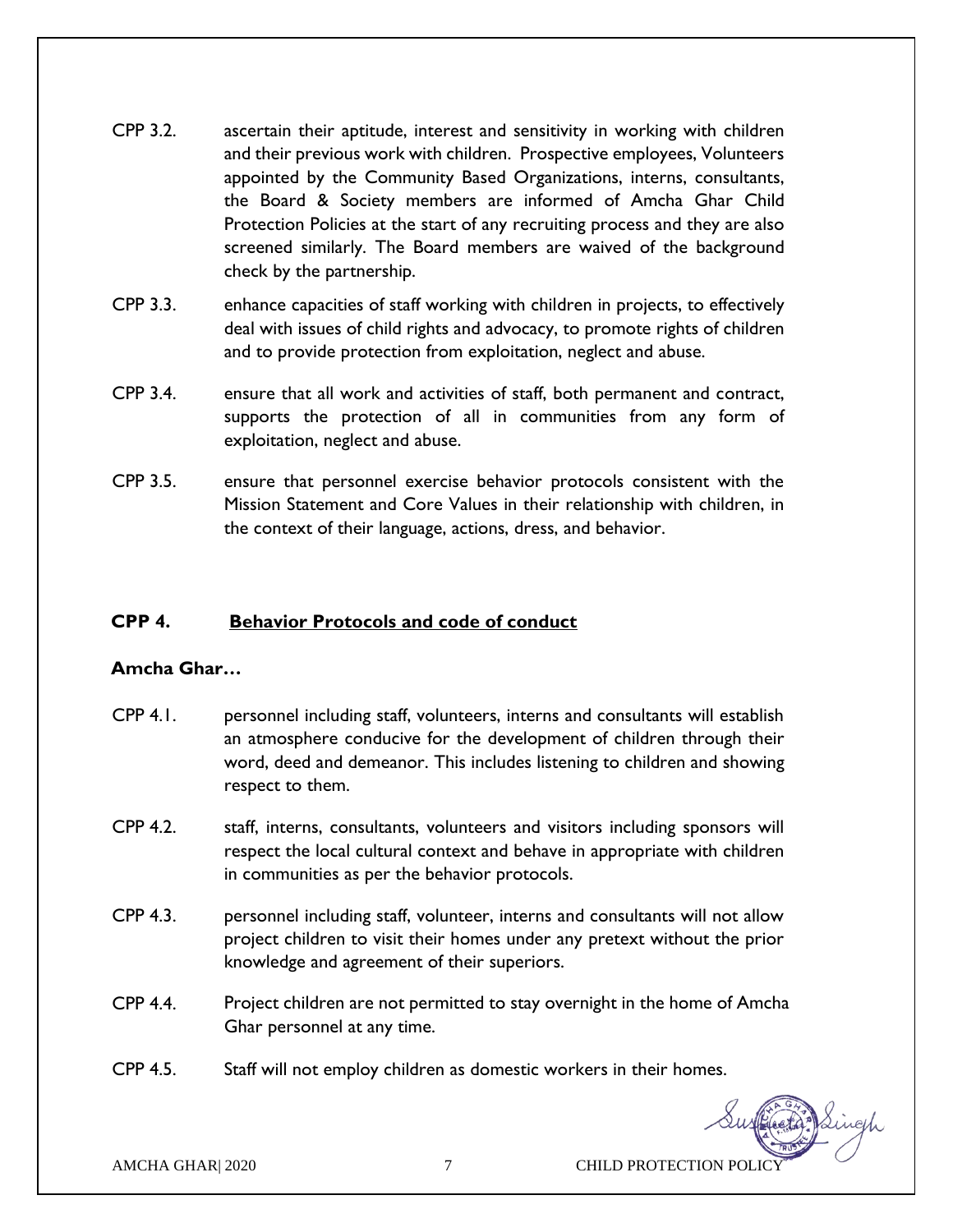- CPP 4.6. personnel including staff, interns, volunteers, consultants and visitors will not spend time alone with a child or children. There will always be another adult ("two adult rule" principle) who will be able to see the interaction. The exception to this may be in the event where personnel are employed as professionally recognized trained counselors.
- CPP 4.6. personnel including staff, interns, volunteers, consultants and visitors are always responsible for the interaction between an adult and a child even when it appears that a child is acting in a provocative manner.
- CPP 4.7. personnel including staff, interns, volunteers, consultants and Visitors will not touch private parts of the body, or the touch, which will make the child uncomfortable.

# **CPP 5. Allegation/Incident Management Plan**

### **Amcha Ghar**

CPP 5.1. Any incident of child abuse in Amcha Ghar programmes directly implemented or implemented in partnership with other stakeholders in the target community shall be reported and managed in the following manner:

- 5.1 Community level: Incidents such as child sexual abuse, missing child, child's death (unnatural death) and severe physical abuse of a child, to the extent of grievous injury in the child's body that may take place in the target area involving any of the community members including volunteers, shall be reported to the Community Development Coordinator (CDC) who is the facilitator of the Child Protection Unit at the Community level and also to the Programme Manager.
- 5.2 The CDC and representatives of CPU shall meet the parents or care-giver and the child immediately for obtaining a detailed report on the incident. They shall also be responsible to render support for child's medical treatment in the government hospital and to ensure that the case of the child is registered in the records of the hospital. The CPU members shall provide moral support to parents and the victim (child) to file the First Information Report (FIR) at the local police station.
- 5.3 If any threat is faced by the parents while filing the FIR then the child and/ or the parents can inform the Child Line (1098) or the Child Welfare Committee.
- 5.4ADP Level: The CDC has the responsibility of informing the abuse case immediately to the concerned Programme Manager and the latter to report to the Point Person

AMCHA GHAR| 2020 8 CHILD PROTECTION POLIC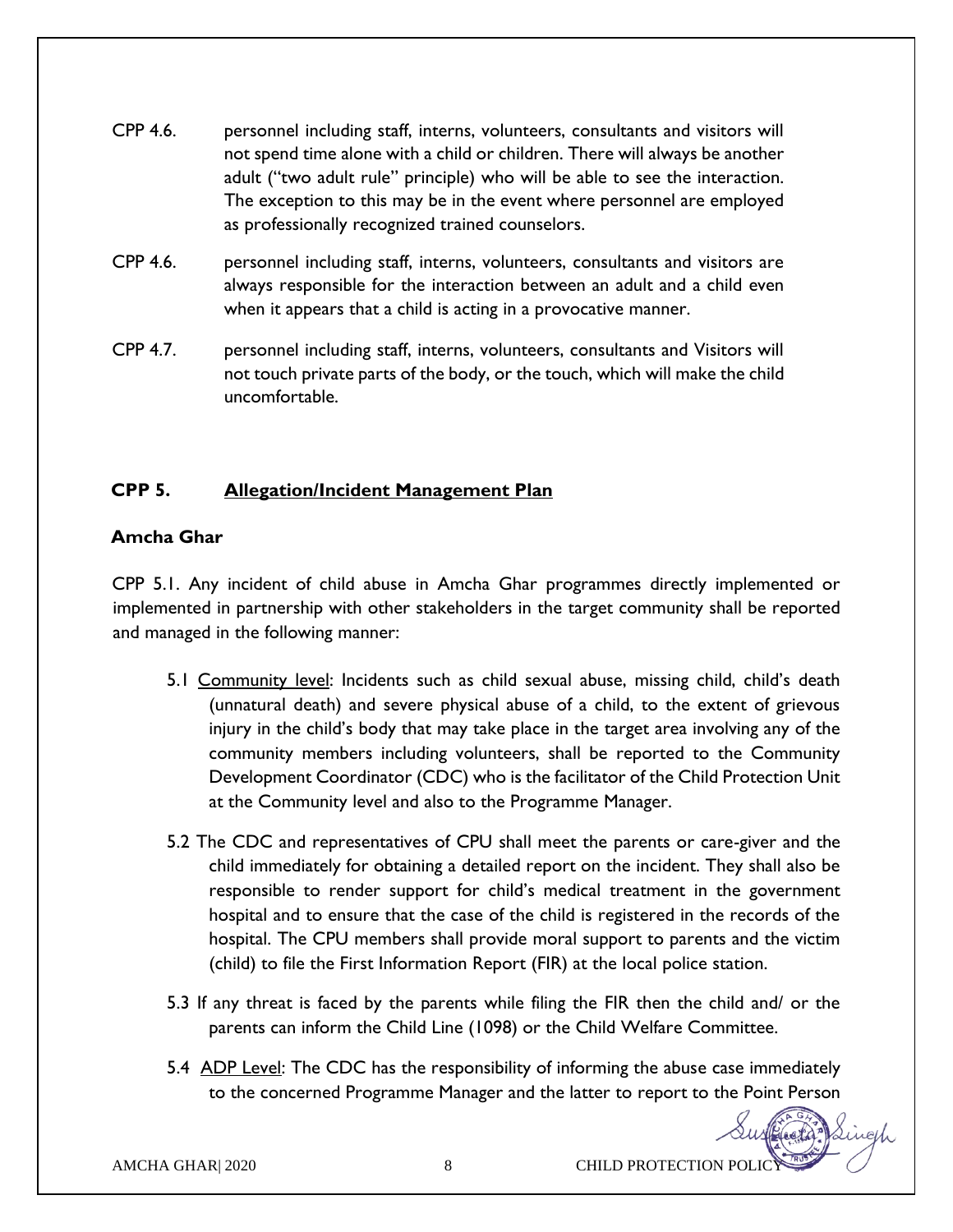in the National Office within 7 hours of the incident and the issue will be dealt sensitively by protecting the confidentiality and image of the child.

- 5.5 If the perpetrator (abuser) is a staff of Amcha Ghar, then it should be reported to the Child Protection Point Person and the Group Director Corporate Solutions at the National Office by the Programme Manager.
- 5.6 If the perpetrator (abuser) is the Programme Manager of the ADP/Project, then it should be reported by the staff who has knowledge of the incident or the affected party to the Child Protection Point Person at the National Office through a phone call followed up by email documentation. The confidentiality of the reporting person shall be maintained.
- 5.7 Often a child may be physically injured by the abuse. However, the psychological damage inflicted is far more painful and, ultimately, far more damaging to the child. Abused children must juggle a number of conflicting emotions. The most common psychological reactions are fear, confusion, anger, shame, depression, and lowered self-esteem, any or all of which may cause serious problems later in life if not resolved*.* Due care need to be paid to these aspects while managing the allegation/incident involving a child.
- 5.8 National Level: The Child Protection Point Person shall call for a CPU meeting at the National Office for the purpose of providing appropriate support to the concerned ADP in responding to the victim (child) and the family. The point person will also be responsible to update the Child Protection Incident database for forwarding the information to the Regional/International Child Protection Team.
- 5.9 In the event of a staff being involved, the Child Protection Point Person shall inform the details to the Legal and HR Dept for appropriate action.
- 5.10 When such a report is received against a staff/manager, a due process enquiry shall be held to ascertain the facts in accordance with the principles of natural justice. Based on the findings of the enquiry, appropriate action will be taken to bring a closure to the matter.
- 5.11 Ensures investigation will be treated with care, concern and in absolute confidentiality.
- 5.12 The National Director should be kept fully updated on all Child Protection incidents irrespective of who is involved (community, volunteers, staff, programme managers etc.)

AMCHA GHAR| 2020 9 CHILD PROTECTION POLICY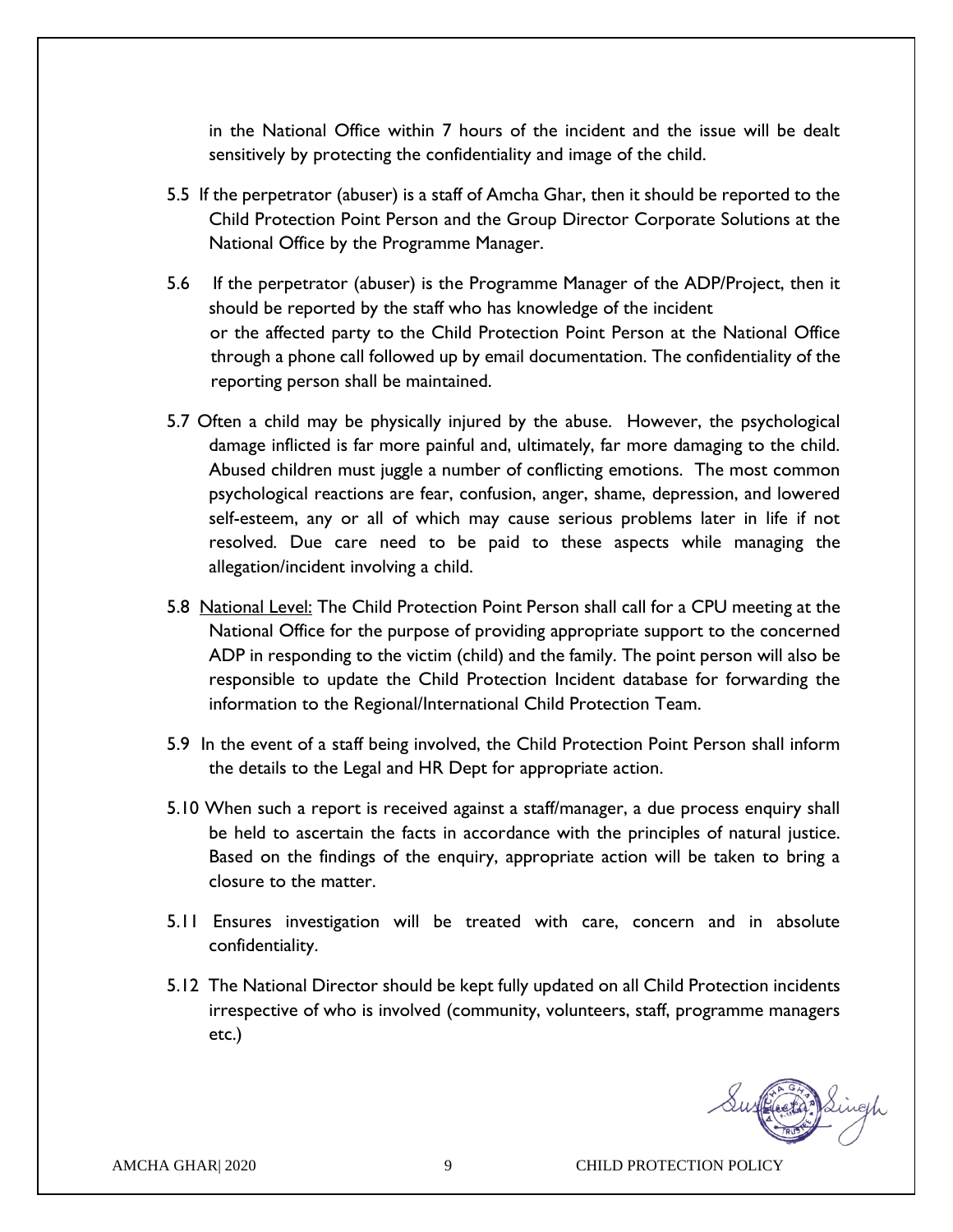## **CPP 6. Protection of sponsored children**

#### **Amcha Ghar will…**

- CPP 6.1. follow childcare Policy and Child Sponsorship Standards outlined in the Sponsorship Customer Service Handbook in all Sponsorship programs.
- CPP 6.2. ensure Staff members directly relating to sponsors receive raising and training about the need for child protection, strategies to protect children and the detection of possible irregularities in requests related to sponsorship.
- CPP 6.3. ensure sponsored child's history, picture folders and of children are stored in locked and secure facilities with a limited number of people to have access.
- CPP 6.4. ensure all sponsor correspondence with a sponsored child is for inappropriate or suggestive comments, requests or obscenities. In the event of inappropriate correspondence being discovered, Amcha Ghar reserves the right to decline sponsorship or sever the sponsorship relationship.
- CPP 6.5. ensure Amcha Ghar sponsor and his or her sponsored child should not exchange home addresses.
- CPP 6.6. ensure Staff to be aware of Amcha Ghar's policy on the use of the World Wide Web. Sponsors are advised that information via the World Wide Web is provided as a service and is not to be downloaded or redistributed to another site. Any posting on the World Wide Web should have a clear warning that the information is not to be or redistributed for any reason unless is obtained in writing from the WV office concerned. Such activity could Subject the user to legal action by Amcha Ghar.
- CPP 6.7. decline any request for assistance in child adoption from Partnership or from any other source.



AMCHA GHAR| 2020 10 10 CHILD PROTECTION POLIC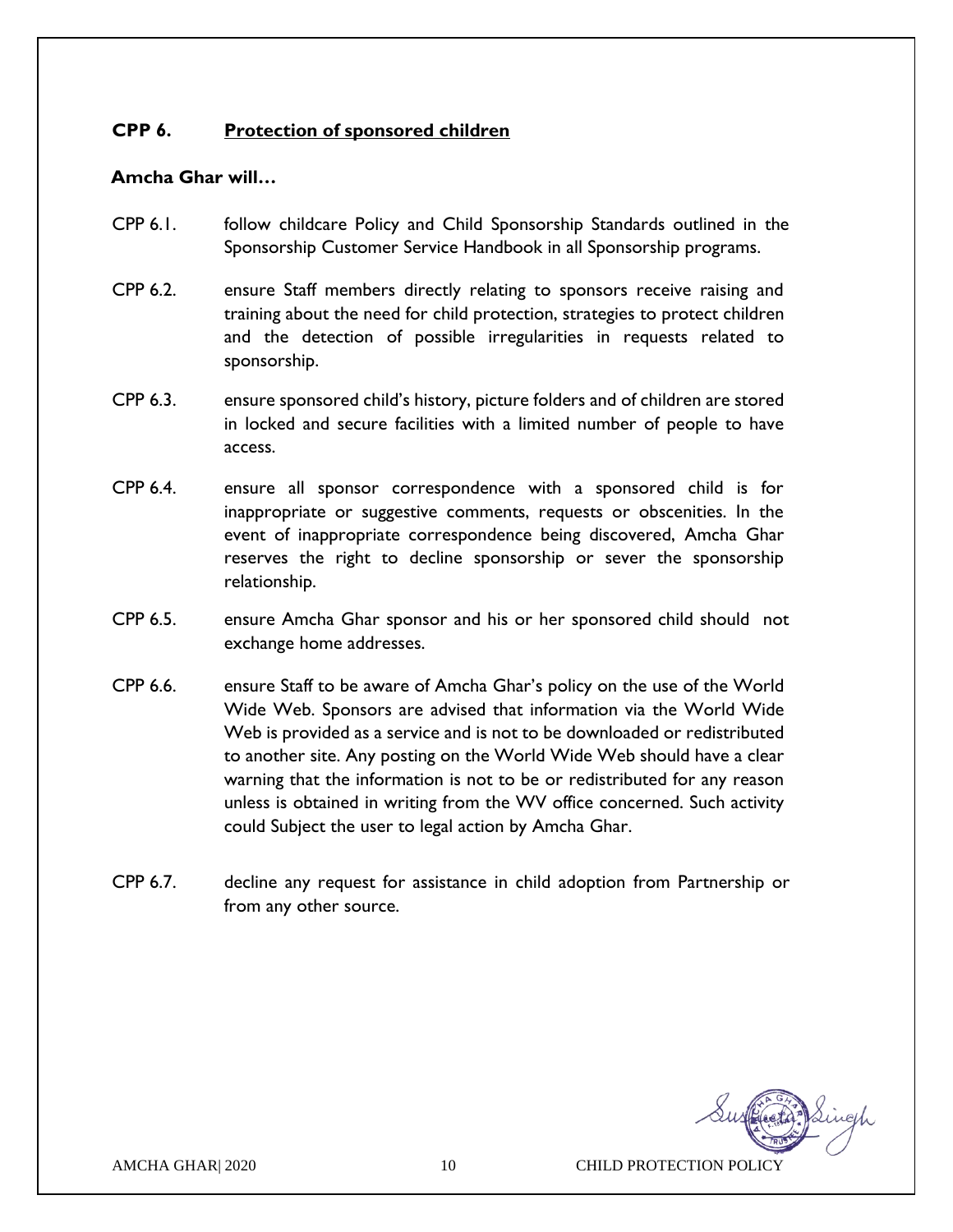# **CPP 7. Visit to Amcha Ghar programs**

#### **Amcha Ghar will…**

- CPP 7.1. encourage visits to projects that are informed in advance and with the consent of the family/community.
- CPP 7.2. permit a visit to a sponsored child or a children in project only when
	- a) it is announced
	- b) the appropriate background checks as per local law are completed
	- c) the visitor has agreed in writing to abide by the behavior protocols and local code of conduct

d) the visitor is accompanied by a Amcha Ghar staff (Two adult rule principle) and child's Parent/guardian or a member of the community.

- CPP 7.3. permit the sponsor/visitor to meet the sponsored or child in project in a central location, usually the Amcha Ghar Office/Project office or community, accompanied by a project staff and child's parents/guardian or a member of the community, but the meeting will not be in the sponsor's hotel or a private place or child's home.
- CPP 7.4. Whenever permitted by local Law, criminal record screening of sponsors/visitors prior to visit will be carried out. If the screening leads to denial of the sponsor's request, the National/PMO Offices will be informed, so as to prevent the sponsor/donor attempting to visit directly.
- CPP 7.5. ensure that communities and families participating in sponsorship and other WVI Programmes will be advised of Amcha Ghar's regarding sponsor and other visits to the project. They will be encouraged to report immediately any visit that has not arranged through Amcha Ghar. The National Director or his/her designee will in such case take up the matter with the visitor and alert the appropriate Support Entities as per WVI agreed standards.
- CPP 7.6. in the event of actual or suspected cases of child abuse or inappropriate behavior by a visitor the Program Manager or in-charge should immediately report to the PMO Director/ National coordinator CIM, who will then follow WVI reporting procedures. Appropriate action will be initiated immediately with the visitor/sponsor, which may include criminal investigation and severance of relationship of the sponsor with Amcha Ghar.
- CPP7.7. support offers to provide for social service activities in the target area by interested parties/groups only when the visit is considered by WV India

AMCHA GHAR| 2020 11 CHILD PROTECTION POLICY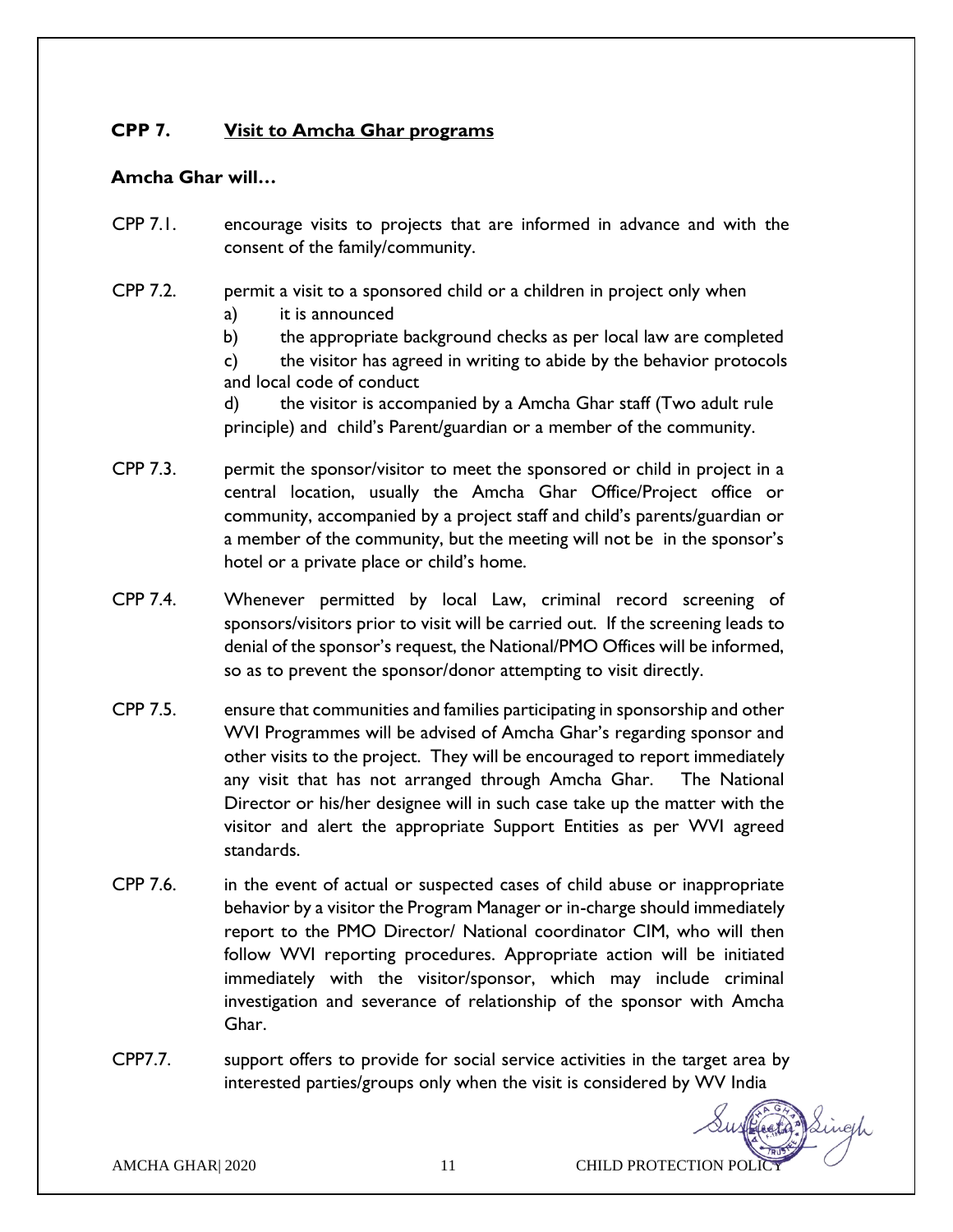to be in the best interest of children. These groups will be asked to sign to agree by the behavior protocols and local code of conduct.

### **CPP 8. Advocacy on child protection and child rights**

#### *Amcha Ghar will…*

- CPP 8.1. endeavour to influence relevant changes in public policy that will support Child Rights and provide protection to children through at different levels of administration and Non-Government Organizations.
- CPP 8.2. encourage promote and develop research activities that will support such advocacy efforts to seek structural and system changes for child protection and to promote children's participation in securing their rights.
- CPP 8.3. collaborate and network with agencies engaged in Child Rights and Child Protection for sharing knowledge and spearheading to secure the rights of children.
- CPP 8.4. actively network with Churches, Governments, Non-Government organizations and Human Rights Commissions in organizing and participating in campaigns, rallies, seminars on Child Rights, and also advocating / persuading with decision makers for necessary changes/amendments to child related legislations. Each Directly Run Project will make one staff responsible for this additional duty.
- CPP 8.5. provide support in the areas of legal aid/advocacy pertaining to instances of infringement of child rights/protection.
- CPP 8.6. share best practices and lessons learned concerning child rights and child protection and disseminate to WV partnership to enhance knowledge, Staff competency and ministry approaches.

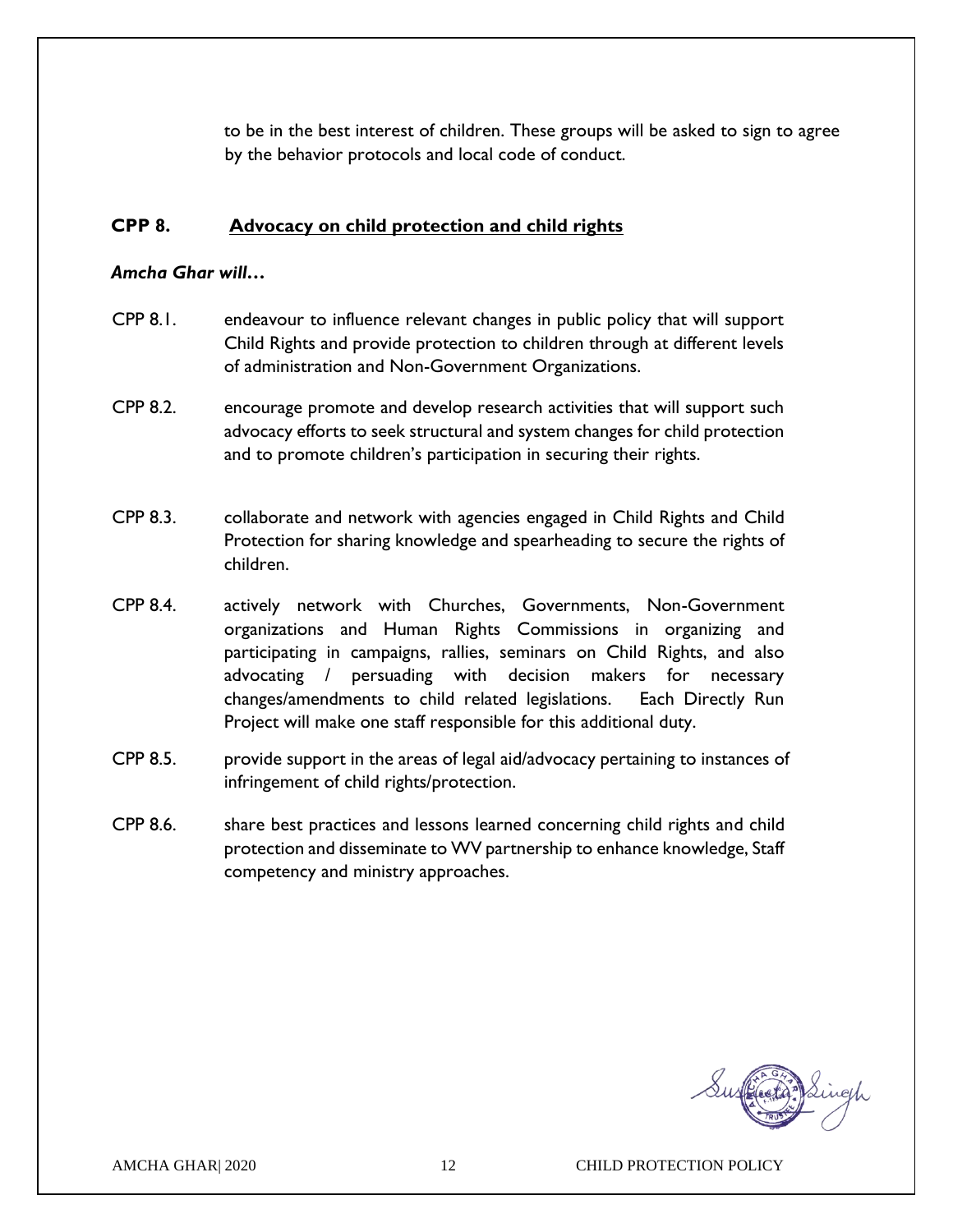## **CPP 9. Communications about Children and Photographs**

#### **Amcha Ghar** *will…*

- CPP 9.1. ensure that all communication material on children in the form of pictures/captions are decent, dignified and respectful, and will not present children as victims, nor will exaggerate/glamorize poverty at the cost of the child. They will abide by WVI communications reporting standards with regards to vulnerable children.
- CPP 9.2. ensures Amcha Ghar web sites should not use scanned images of children without formal permission of the Amcha Ghar office for the project and the parents/guardians of the child. Written permission should be obtained.
- CPP 9.3. ensure child personal and physical information that could be used to identify the location of child in the projects should not be used on Amcha Ghar websites or in any other form of communication about a child.
- CPP 9.4. ensure individuals or organizations requesting the use of Amcha Ghar resource such as videos or photographs should be required to sign an agreement with the appropriate personnel as to the proper use of such materials.

#### **CPP 10. General Confidentiality of child information:**

#### **Amcha Ghar** *will…*

- CPP 10.1. ensures Projects and PMO/National Offices to protect and safeguard records and documents of children and maintain their confidentiality.
- CPP 10.2. share Information about a child protection incident shared with people only if it is deemed necessary by Child Protection monitoring group.
- CPP 10.3. ensure names and identities are not to be disclosed outside or to the media.
- CPP 10.4. Child abuse incidents to be flagged as confidential and handled with care and concern.

AMCHA GHAR| 2020 13 CHILD PROTECTION POLICY